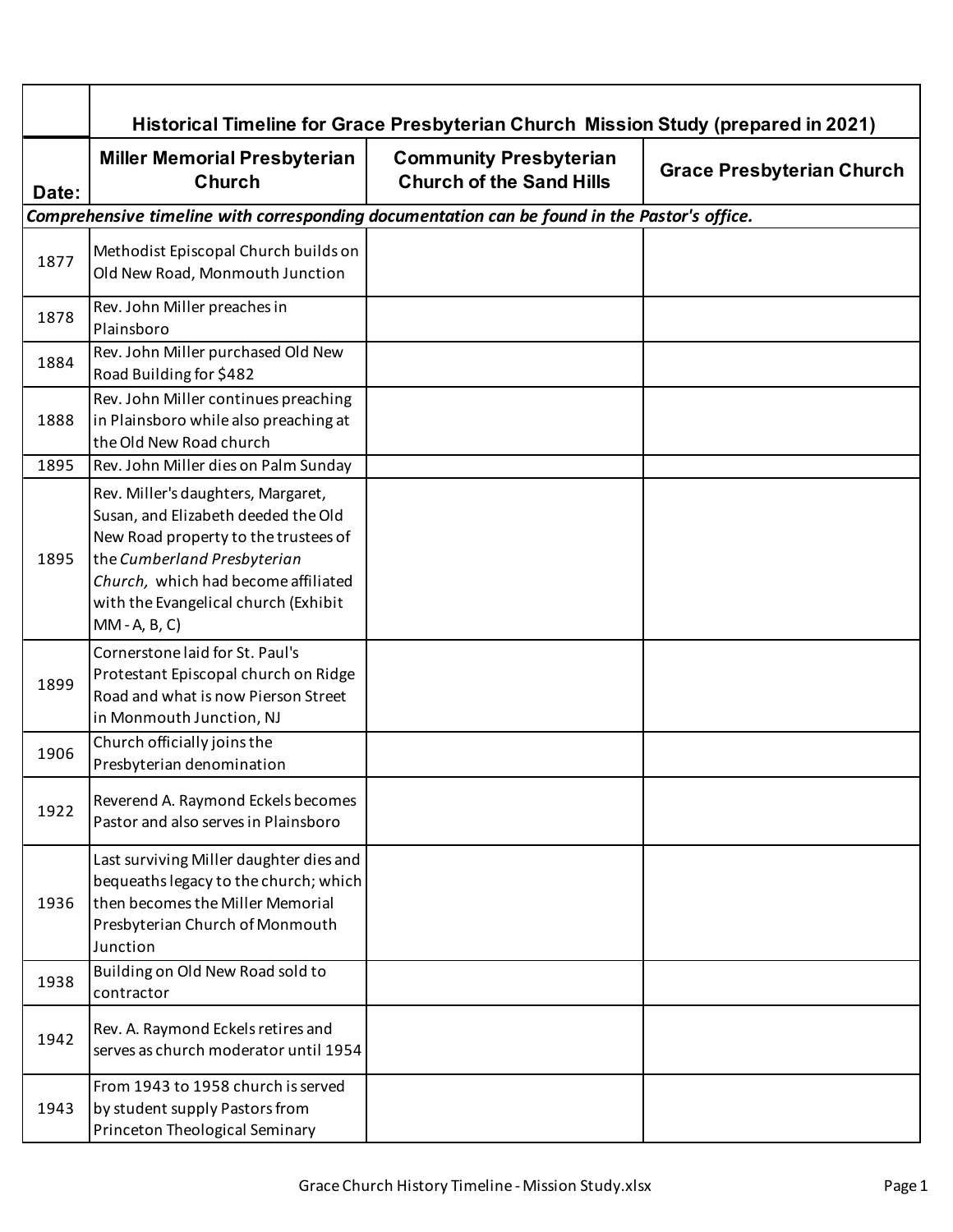| Date: | <b>Miller Memorial Presbyterian</b><br><b>Church</b>                                                                                               | <b>Community Presbyterian</b><br><b>Church of the Sand Hills</b>                                                                        | <b>Grace Presbyterian Church</b> |
|-------|----------------------------------------------------------------------------------------------------------------------------------------------------|-----------------------------------------------------------------------------------------------------------------------------------------|----------------------------------|
| 1958  | John H. Maltby begins service as<br>student pastor                                                                                                 | The Presbytery of New Brunswick is<br>authorized to build a church in<br><b>Kendall Park</b>                                            |                                  |
| 1958  | Manse is build on land donated by<br>friend of the church, and dedicated on<br>September 27, 1958                                                  |                                                                                                                                         |                                  |
| 1959  | Maltby family moves in to manse                                                                                                                    | In June, the first service of the new<br>church is held in the library of the<br>Cambridge School                                       |                                  |
| 1959  |                                                                                                                                                    | Church is named Community<br>Presbyterian Church of the Sand Hills;<br>Elder-Trustees and Deacons are<br>elected.                       |                                  |
| 1960  | First annual Country Fair is held<br>(Exhibit MM-G)                                                                                                | Congregation approves Building Fund<br><b>Drive</b>                                                                                     |                                  |
| 1960  |                                                                                                                                                    | Dr. Jarvis Morris called to serve as<br>Pastor                                                                                          |                                  |
| 1961  |                                                                                                                                                    | Ground Breaking ceremony held in<br>May, cornerstone laying ceremony for<br>chapel held in November                                     |                                  |
| 1962  | Rev. John H. Maltby is ordained on 6/1                                                                                                             | First issue of The Sandpiper (church<br>newsletter) is published                                                                        |                                  |
| 1962  |                                                                                                                                                    | Sunday services are held in the south<br>octagon (newly completed education<br>building) for the first time                             |                                  |
| 1963  | Both churches start individual troops with the Boy Scouts of America: Miller<br>Memorial forms Troop 10, and Community Presbyterian forms Troop 90 |                                                                                                                                         |                                  |
| 1963  |                                                                                                                                                    | In October, a testimonial dinner is<br>held for Dr. Morris, and an inter-faith<br>Open House is held in the new chapel.                 |                                  |
| 1963  |                                                                                                                                                    | Dr. Jarvis Morris is released from his<br>pastoral duties as of October 15th to<br>begin work forming a new<br>congregation in Somerset |                                  |
| 1964  |                                                                                                                                                    | Rev. Paul Walker called to serve as<br>Pastor                                                                                           |                                  |
| 1974  |                                                                                                                                                    | Ground-breaking for new education<br>building; Cooperative Nursery School<br>begins meeting at church                                   |                                  |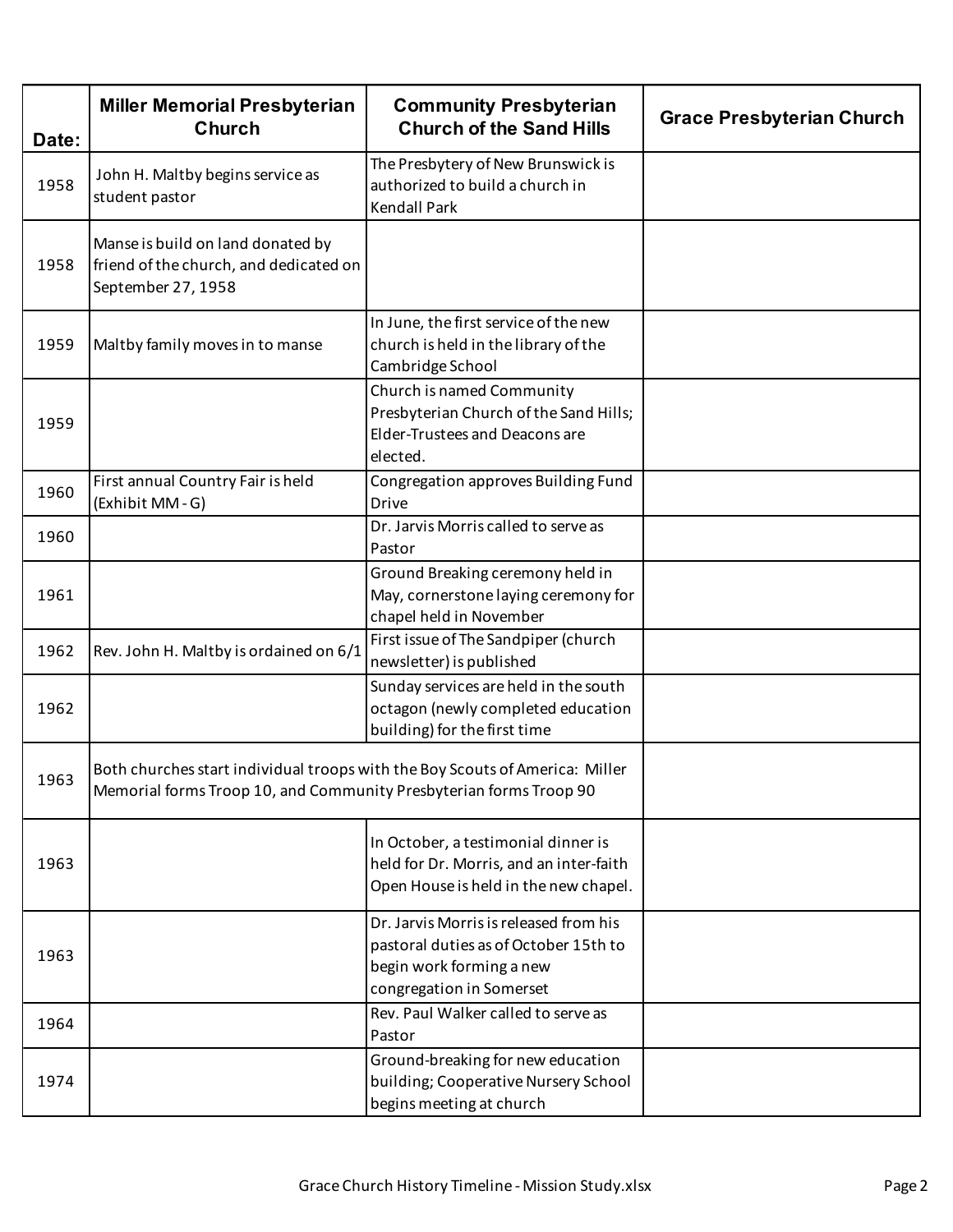| Date: | <b>Miller Memorial Presbyterian</b><br><b>Church</b>                                                       | <b>Community Presbyterian</b><br><b>Church of the Sand Hills</b>                                                                                                                                        | <b>Grace Presbyterian Church</b> |
|-------|------------------------------------------------------------------------------------------------------------|---------------------------------------------------------------------------------------------------------------------------------------------------------------------------------------------------------|----------------------------------|
| 1979  | Two parcels of land secured for church<br>addition                                                         | Rev. Paul Walker becomes Moderator<br>of Presbytery                                                                                                                                                     |                                  |
| 1980  | Ground-breaking for addition on<br>7/13/80                                                                 | Church sponsors Laotian refugee<br>family                                                                                                                                                               |                                  |
| 1981  | Dedication of building addition on<br>4/12/81                                                              |                                                                                                                                                                                                         |                                  |
| 1981  | Church members run Middlesex<br>County Fair Chicken Dinner tent each<br>summer from 1981-1990 (Check date) |                                                                                                                                                                                                         |                                  |
| 1983  |                                                                                                            | Church begins relationship with<br>SERRV and other organizations<br>dedicated to helping peoples of the<br>world. First Annual Mission Sale is<br>held                                                  |                                  |
| 1984  |                                                                                                            | In June, Rev. James McCord spoke at<br>rededication of renovated and<br>expanded chapel (including newly<br>created narthex)                                                                            |                                  |
| 1984  |                                                                                                            | Twenty-fifth anniversary dinner and<br>celebration held in October                                                                                                                                      |                                  |
| 1986  |                                                                                                            | Contracts signed for Christian<br>Education building renovation;<br><b>Building Campaign Launched</b>                                                                                                   |                                  |
| 1988  | Celebration of Pastor Maltby's 30th<br>anniversary as Miller Memorial's<br>Pastor (Exhibit MM-K)           |                                                                                                                                                                                                         |                                  |
| 1989  |                                                                                                            | Celebration of Rev. Paul Walker's 25<br>years of ministry; "Our Road to<br>Mission" campaign raises funds for<br>parking lot repairs and expansion and<br>driveway to the church from Sand Hill<br>Road |                                  |
| 1991  |                                                                                                            | Members of both churches participate in and/or attend the NYC Billy Graham<br>Crusade held in the Meadowlands                                                                                           |                                  |
| 1992  |                                                                                                            | Approvals received for new driveway<br>and parking lot construction                                                                                                                                     |                                  |
| 1993  |                                                                                                            | Completion of driveway and parking<br>lot                                                                                                                                                               |                                  |
| 1994  |                                                                                                            | Started Sunday services at Franklin<br><b>Convalescent Center</b>                                                                                                                                       |                                  |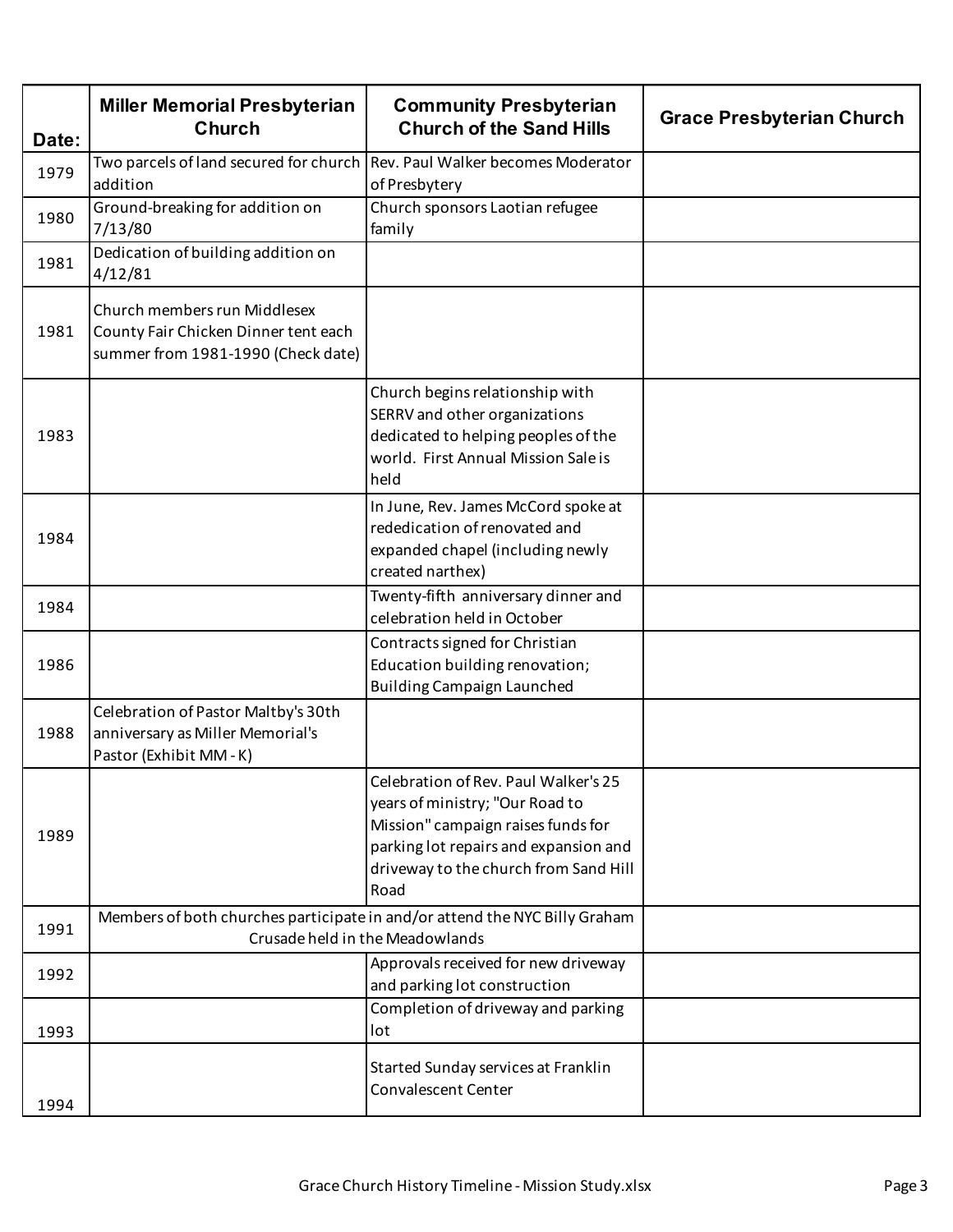| Date: | <b>Miller Memorial Presbyterian</b><br><b>Church</b>                                                                                                                      | <b>Community Presbyterian</b><br><b>Church of the Sand Hills</b>                                                                                                                                    | <b>Grace Presbyterian Church</b> |
|-------|---------------------------------------------------------------------------------------------------------------------------------------------------------------------------|-----------------------------------------------------------------------------------------------------------------------------------------------------------------------------------------------------|----------------------------------|
| 1995  |                                                                                                                                                                           | Community Presbyterian Church of<br>the Sand Hills Preschool is created                                                                                                                             |                                  |
| 1995  |                                                                                                                                                                           | Rev. Paul Walker retires on 5/1/95                                                                                                                                                                  |                                  |
| 1995  |                                                                                                                                                                           | Rev. Paul Rhebergen begins as<br>Interim Pastor on 6/1 and serves until<br>1997                                                                                                                     |                                  |
| 1996  |                                                                                                                                                                           | Pastor Nominating Committee (PNC)<br>formed                                                                                                                                                         |                                  |
| 1997  |                                                                                                                                                                           | Pastor Margaret MacGowan called and<br>serves until 1998                                                                                                                                            |                                  |
| 1999  | The Centennial Ball Celebration is held<br>at the Villa Liberty on 11/12/99<br>(Exhibit MM-M)                                                                             | PNC searches for new pastor                                                                                                                                                                         |                                  |
| 2000  |                                                                                                                                                                           | On 3/15/2000, George Betz becomes<br>Designated Pastor for the next three<br>years                                                                                                                  |                                  |
| 2001  | Churches respond with prayer and support following terrorist attacks of<br>September 11, 2001                                                                             |                                                                                                                                                                                                     |                                  |
| 2002  |                                                                                                                                                                           | Capital Building Campaign seeks to<br>raise \$75,000 over three years to<br>refurbish and add a multipurpose<br>room, a small room, and two<br>handicap-accessible bathrooms with<br>changing table |                                  |
| 2003  |                                                                                                                                                                           | Bruce Calkins becomes Interim Pastor                                                                                                                                                                |                                  |
| 2003  | Church hosts Spring Fling event on<br>March 28                                                                                                                            | <b>Annual Mission Sale becomes</b><br>"Alternative Gift Market"                                                                                                                                     |                                  |
| 2004  | CIL presents Barry Indik Award to Rev.<br>Maltby and former South Brunswick<br>Mayor Debra Johnson                                                                        | (Lift installed -?-) to make sanctuary<br>handicapped accessible                                                                                                                                    |                                  |
| 2004  |                                                                                                                                                                           | 45th anniversary of the church<br>celebration and art auction                                                                                                                                       |                                  |
| 2005  |                                                                                                                                                                           | Rev. Beth Scibienski called to serve as<br>Pastor as of 9/15/2005                                                                                                                                   |                                  |
| 2008  | Rev. John H Maltby retires on 7/31/08                                                                                                                                     |                                                                                                                                                                                                     |                                  |
| 2008  | Dr. Belinda Newhart, first Certified Lay<br>Pastor in New Brunswick Presbytery,<br>serves as Pastor until 2009 when she<br>relocates to Florida with her husband,<br>Max. |                                                                                                                                                                                                     |                                  |